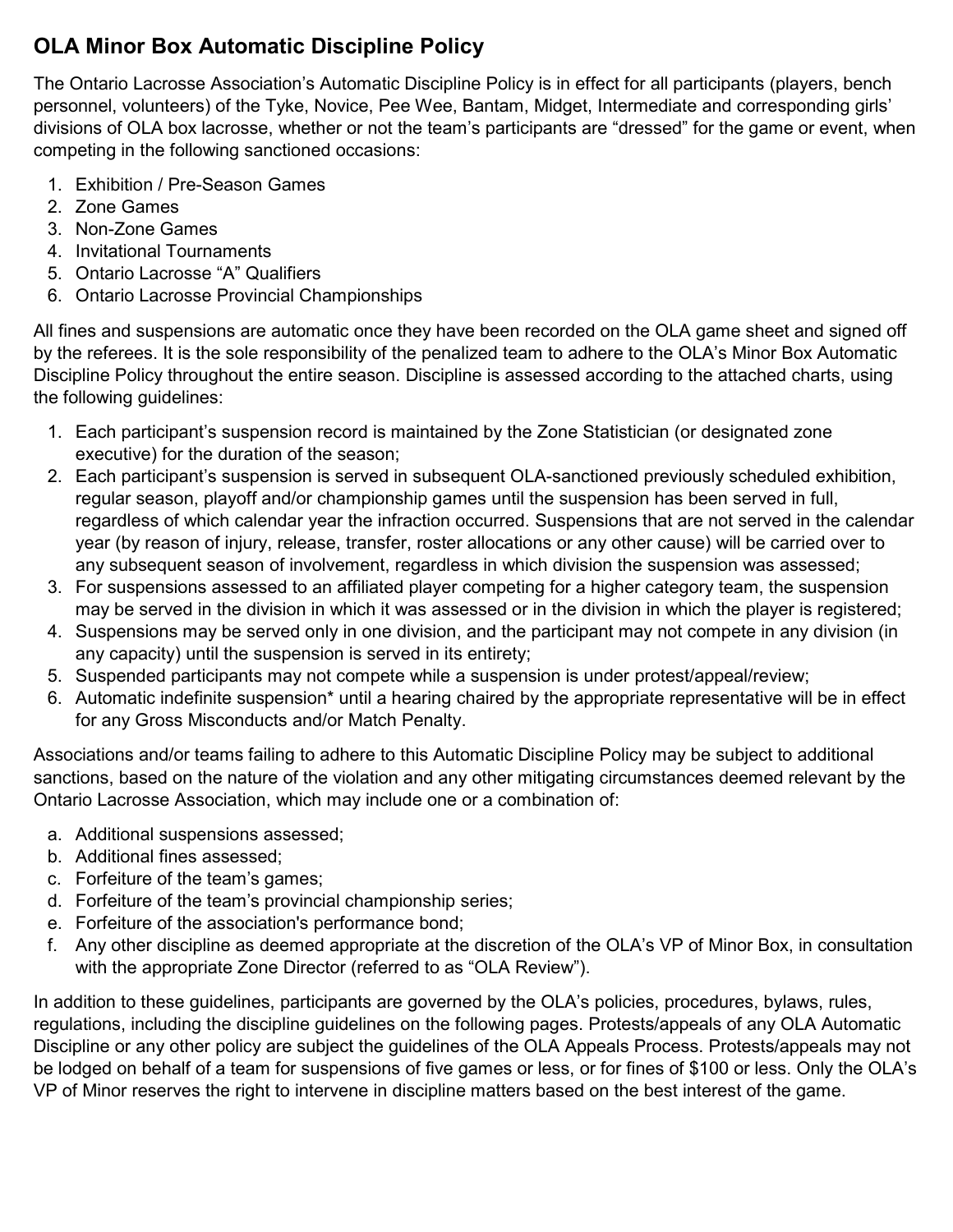# **Additional OLA Discipline Measures Not Covered by the CLA Rulebook:**

- 1. Discipline assessed in zone play that will result in a Zone/IT Hearing will be chaired by the Zone Director (or his/her appointed representative). Discipline assessed in exhibition play or non-zone play that will result in a Zone/IT Hearing will be chaired by the Zone Director (or his/her appointed representative) in which the game took place. Discipline assessed in an invitational tournament that will result in a Zone/IT Hearing will be chaired by the Tournament Convener (or his/her appointed representative). Discipline assessed in an "A" Qualifier or Provincial Championship that will result in a Zone/IT Hearing will be chaired by the appropriate event chairperson (or his/her appointed representative).
- 2. For Tyke, Novice and Pee Wee participants, discipline will be assessed according to the attached chart on Page 4. For Bantam, Midget and Intermediate participants, discipline will be assessed according to the attached chart on Page 5. For Pee Wee players who are competing as Affiliated Players in the Bantam Division, discipline will be assessed according to the Bantam, Midget and Intermediate chart on Page 5.
- 3. The head coach of any team who accumulates 26 penalty minutes in Pee Wee or below, or 36 penalty minutes in Bantam or above, will receive an automatic game misconduct at the conclusion of the game. For the first and second occurrences in the same season, a one game suspension and a fine of \$20 will result. For the third occurrence in the same season, a two-game suspension and a fine of \$40 will result.
- 4. Discipline that results in fines incurred at tournaments, "A" Qualifiers and Provincial Championships will be payable to the Ontario Lacrosse Association. Discipline that results in fines incurred in exhibition, zone or non-zone play will be payable to the zone in which the infraction occurred in. Associations have 30 days from the date of receipt of the OLA invoice to ensure that payment for any fine has been received in full.
- 5. Players assessed GM45A (Fighting), GM45C (Restarting a Fight) and/or GM45D (Fighting Off the Playing Surface) during any Invitational Tournament, "A" Qualifier or Provincial Championship will be subject to the discipline as outlined in the appropriate chart, in addition to being disqualified from any further play in that Invitational Tournament, "A" Qualifier or Provincial Championship in any division.
- 6. Participants who confront or engage with spectators off the playing surface will be subject to a fine of \$200 dollars plus any accumulated fines from penalties assessed as well as an automatic five-game suspension, provided an official report is submitted to the OLA by the referees.
- 7. Participants who return to competition prior to serving their suspension will be subject to a fine of \$200 plus any accumulated fines from penalties assessed, as well as an automatic three-game suspension in addition to the balance of the original suspension. If any team personnel are determined to have been involved in directing the participant to return to competition prior to serving their suspension, an automatic OLA Review will be scheduled to determine the appropriate discipline.
- 8. Teams involved in any "bench clearing" situation (defined as two or more players leaving either team's bench and/or penalty box in order to engage in an altercation on or off the floor) will be subject to a fine of \$200 dollars plus any accumulated fines from penalties assessed, as well as an automatic OLA Review to determine the appropriate discipline for the bench personnel.
- 9. Teams involved in any pre-game or post-game altercations (defined as actions which would result in penalties being assessed during the course of the game, whether on or off the floor) will be subject to a fine of \$200 dollars plus any accumulated fines from penalties assessed, as well as an automatic OLA Review to determine the appropriate discipline for the bench personnel.
- 10. Zone Directors or Tournament Directors may not, under any circumstances, intervene in a discipline matter to modify, reduce, vacate or otherwise alter the discipline policy without the written permission of the OLA VP of Minor Box.

Notwithstanding any of the guidelines above, the Board of Directors may fine a club or team in any sum not exceeding one thousand dollars (\$1000.00), or may suspend or expel a club, team, member or player for notorious and continued foul play, or unfair, unsportsmanlike, ungentlemanly conduct, individually or collectively, on the field or at any place where a lacrosse match is being played, or at any meeting or gathering in the interest of the game, for neglecting to pay assessments made by the Board of Directors or for rules of the Corporation, for neglecting to obey or carry out any persistent infringement of the laws of the game, or the rules of the Corporation, for neglecting to obey or carry out any order of the Board of Directors transmitted by the President or Executive Director. (MR10.01)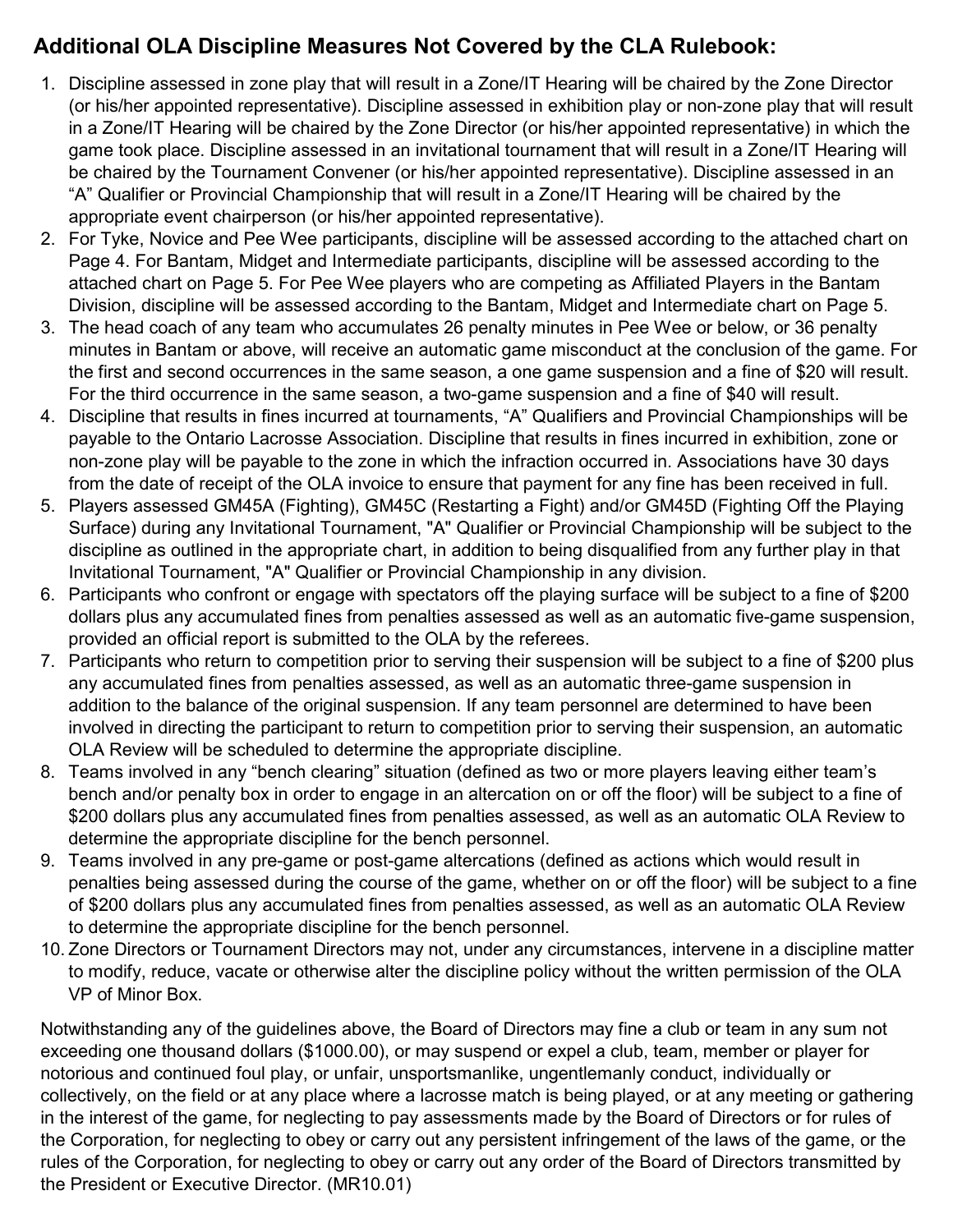## **OLA Graduated Discipline Chart: Tyke, Novice and Pee Wee Divisions**

| <b>Game Misconducts</b>             |                     |                        |             |
|-------------------------------------|---------------------|------------------------|-------------|
| <b>Infraction</b>                   | <b>Penalty Code</b> | <b>Suspension</b>      | <b>Fine</b> |
| Infractions within the Exchange Box | GM3                 | 1 Game                 | \$20        |
| Illegal Helmet                      | GM11                | <b>Balance of Game</b> | \$20        |
| <b>Illegal Equipment</b>            | GM <sub>13</sub>    | <b>Balance of Game</b> | \$20        |
| Verbal Contact at Intermission      | GM17                | 1 Game                 | \$20        |
| Abuse of Officials                  | GM28                | 1 Game                 | \$20        |
| <b>Checking from Behind</b>         | GM38                | 1 Game                 | \$20        |
| Fighting                            | GM45A               | 1 Game                 | \$20        |
| Fighting: Restarting Fight          | GM45C               | 1 Game                 | \$40        |
| Fighting: Off the Playing Surface   | GM45D               | 3 Games                | \$40        |
| Fighting: Failure to Clear the Area | GM45E               | 1 Game                 | \$20        |
| High-Sticking                       | GM50                | 1 Game                 | \$20        |
| Leaving the Bench: End of Period    | GM60B               | <b>Balance of Game</b> | \$20        |
| Leaving the Bench: Altercation      | GM60C               | 2 Games                | \$40        |
| Third Player into an Altercation    | GM67                | 1 Game                 | \$20        |
| <b>Second Major Penalty</b>         | GM77                | 1 Game                 | \$20        |
| <b>Second Misconduct Penalty</b>    | GM78                | 1 Game                 | \$20        |

#### **Gross Misconducts (Automatic Hearing Required)**

| <b>Infraction</b>             | <b>Penalty Code</b> | Suspension*    | <b>Fine</b> |
|-------------------------------|---------------------|----------------|-------------|
| <b>Derogatory Comments</b>    | GRM48 i             | Minimum 1 Game | \$40        |
| <b>Obscene Gestures</b>       | GRM48 ii            | Minimum 1 Game | \$40        |
| Persists in USC Behaviour     | GRM48 iii           | Minimum 1 Game | \$40        |
| Making a Travesty of the Game | GRM48 iv            | Minimum 1 Game | \$40        |

#### **Match Penalties (Automatic Hearing Required)**

| <b>Infraction</b>            | <b>Penalty Code</b> | Suspension*       | <b>Fine</b> |
|------------------------------|---------------------|-------------------|-------------|
| Boarding                     | <b>MP33</b>         | Minimum 1 Game    | \$40        |
| <b>Butt-Ending</b>           | MP35                | Minimum 1 Game    | \$40        |
| Charging                     | <b>MP37</b>         | Minimum 1 Game    | \$40        |
| <b>Checking from Behind</b>  | <b>MP38</b>         | Minimum 1 Game    | \$40        |
| Cross-Checking               | MP40                | Minimum 1 Game    | \$40        |
| Elbowing                     | <b>MP42</b>         | Minimum 1 Game    | \$40        |
| Fighting                     | MP45                | Minimum 1 Game    | \$40        |
| High-Sticking                | <b>MP50</b>         | Minimum 1 Game    | \$40        |
| Kicking                      | MP57                | Minimum 1 Game    | \$40        |
| Kneeing                      | MP <sub>59</sub>    | Minimum 1 Game    | \$40        |
| Abuse of Officials           | MP62                | <b>OLA Review</b> | \$75        |
| Slashing                     | <b>MP64</b>         | Minimum 1 Game    | \$40        |
| Spearing                     | MP65                | Minimum 1 Game    | \$40        |
| Throwing the Stick           | <b>MP69</b>         | Minimum 1 Game    | \$40        |
| <b>Unnecessary Roughness</b> | MP72                | Minimum 1 Game    | \$40        |

- **Note 1**: Automatic OLA Review is defined as an indefinite suspension to the participant until a ruling has been issued by the chair of the discipline committee.
- **Note 2**: Protests/appeals may not be lodged on behalf of an individual or team for suspensions of five games or less, or for fines of \$100 or less.